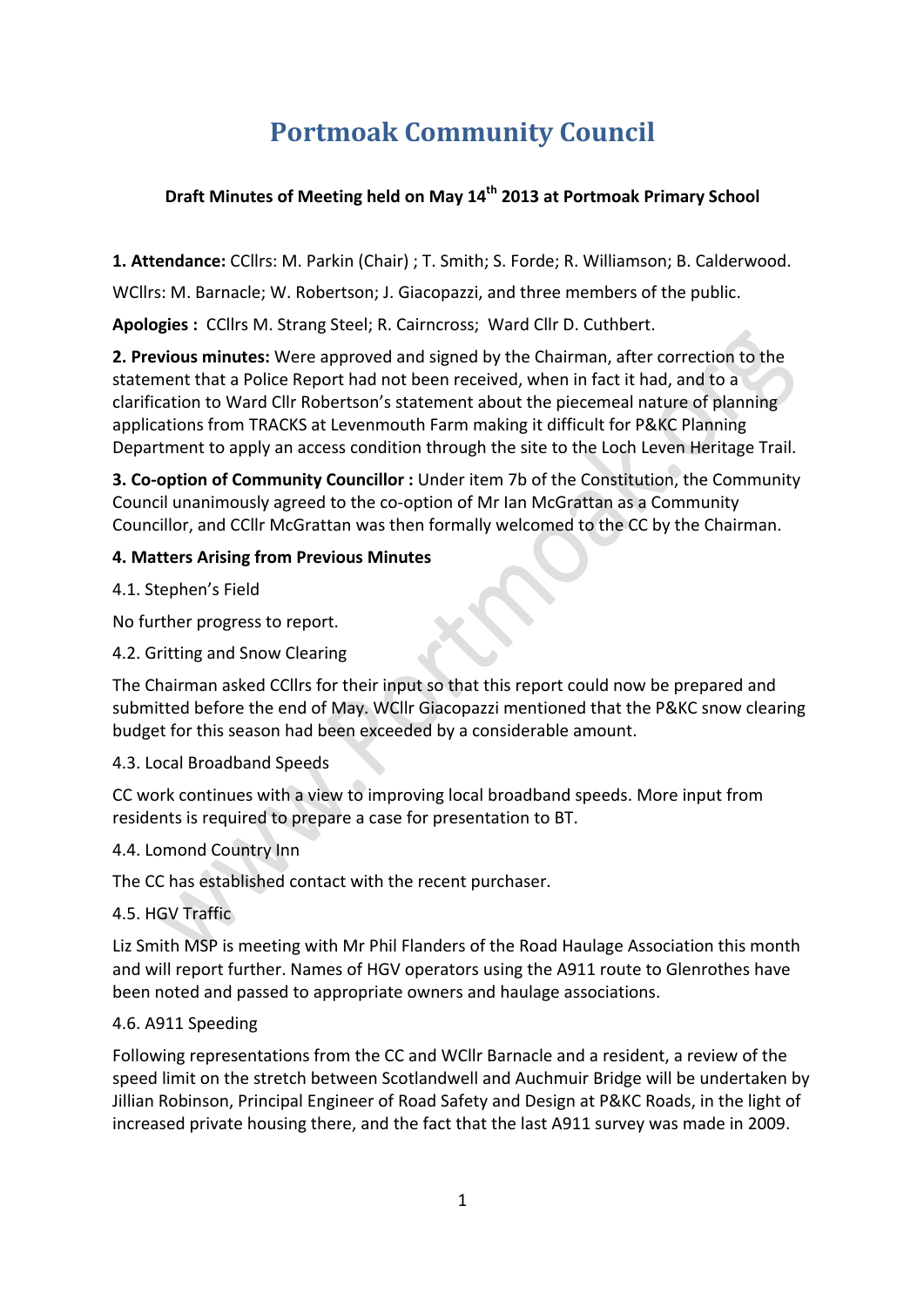#### 4.7. Kinnesswood Bus Shelter

The external pointing and finishing is to be carried out now that warmer weather is here.

4.8. Wester Balgedie Bus Shelter

A letter has been received from P&KC asking if we wish this wooden bus shelter to be replaced by a metal shelter, in line with P&KC current practice of replacing wooden structures. A picture of the metal shelter has been requested by the CC, and local residents are being consulted, particularly those adjacent to the shelter.

## 4.9. A911 footpath between Easter and Wester Balgedie

As has previously been reported, TRACKS and P&KC submitted an application to SUSTRANS for part funding (£49,403) of a sealed-surface path costing £98,807, with matched funding to be sought from P&KC Community Greenspace (£14,822) and SITA Trust (£34,582)

The project was within the SUSTRANS criteria, and the SITA Trust application result would be known in July 2013.

Subject to negotiations with landowners, the project was on target.

Mr George Lawrie of TRACKS now reported that the £49,403 SUSTRANS application has been approved, with a final draw down date of  $31<sup>st</sup>$  March 2014. The SITA Trust application was still in process, with a decision date in July, as was the P&KC Community Greenspace application.

He further reported that there was positive progress with negotiations for the purchase of a 5 metre strip of land needed for construction of the complete path on the landward side of the A911, and also for the funds needed for the purchase of this land.

The Chairman asked if the CC should proceed further with the Climate Challenge Fund, with whom he had been maintaining contact. He stressed that carbon saving was the sole criteria for success and this would have to be quantified with acceptable methodology. After brief discussion it was decided to keep this on hold until July 2013, and the result of the SITA application.

## 4.10. Car parking for Scotlandwell

The possible development of a site on the B920 (H54), plus sundry infill development, could increase the size of Scotlandwell by 66%. Parking in Scotlandwell is already limited, and there is no provision for public parking. The leisure proposals for the Moss itself, together with visitors to the recently restored Wash House and Well, will further increase the demand for parking.

In the 2004 Local Development Plan, P&KC had required provision of land for car parking in Scotlandwell, and in the 2013 Draft Local Plan they had agreed that encouragement would be given to proposals that provided additional parking. As a source of such parking, the CC is presently in discussion with Bishopshire Curling Club regarding the possibility of combining car parking within their proposals for the restoration of their outdoor curling ponds at Moss Road. It was suggested that the Community Challenge Fund might be a source of funding for this, but it was hoped that the resources of Bishopshire Curling Club would be sufficient. CCllr Bruce Calderwood is managing this project for the CC.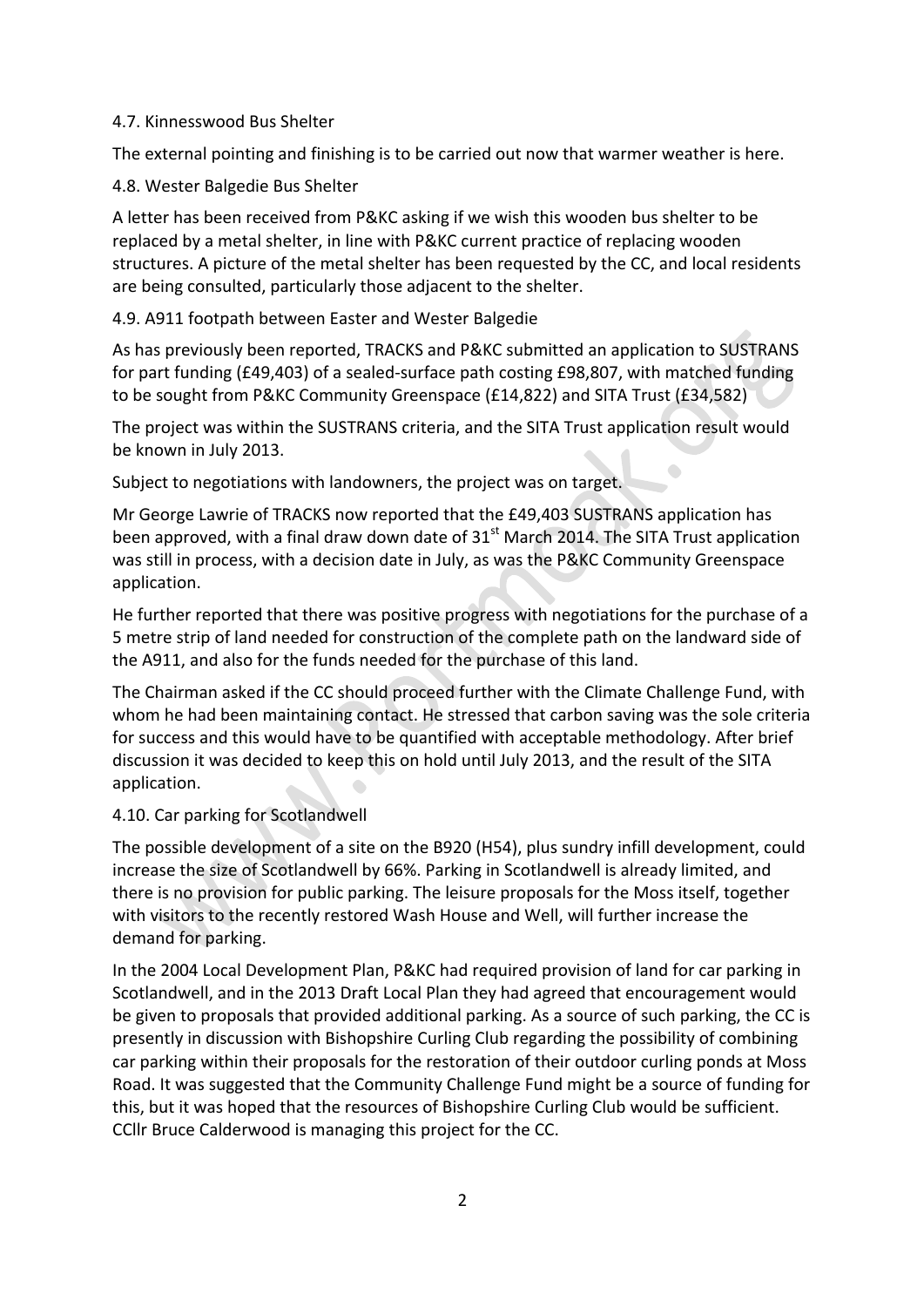#### 4.11. Grounds Maintenance

The CC has written to P&KC about the proposed reduction to grounds maintenance, particularly at Wester Balgedie, at the junction of the A911, and a response has been received from the Executive Director (Environment) to say that a further response from the Principal Parks Officer will be made by  $1<sup>st</sup>$  May. This has not yet been received.

#### 4.12. Living Lomonds Landscape Partnership

Mr George Lawrie reported that the LLLP would be creating a forum of Community Councils if their Lottery funding application was successful, and that rather than have CCIIr Tom Smith on their Committee  $-$  as had been requested  $-$  the forum would serve the same purpose, and that application for inclusion should be made to the LLLP in due course.

It was also mentioned that the Community Fund to be formed by the developer of the Westfield wind farm wished to deal only with one of the Fife Community Councils, and any dealings for the possible benefit of Portmoak should be addressed to that CC.

## **5.0. Reports**

#### 5.01. Police

A written report was submitted and PC Sadie Allan was also present. No actions from previous meetings. A road roller has been stolen from Powmill. The Crook of Devon Speedwatch scheme has been reviewed and may be formalised on a permanent basis. There are no proposals to implement any other Speedwatch schemes because of the present remodelling of the Road Policing Unit in Tayside.

There was an explanation of the new 101 non-emergency number, but 999 should still be used for anything suspicious. PC Allan warned that bogus workmen are more prevalent in the better weather and urged caution if residents are cold-called by workmen wishing to carry out repairs of their own description, the need for which was previously unknown.

#### 5.02. Treasurer

The Treasurer presented audited accounts to the Year ended March 2013 showing a balance of £355.78 in the Michael Bruce Way account, and £247.90 in the CC General account. Total £603.68. These audited accounts will be submitted to P&KC.

#### 5.03. Planning

The CC had considered one Planning Application made to P&KC and had agreed not to make any comment or objection. This was;

13/00700: Levenbank, Wester Balgedie. Addition of a single storey sunroom, plus extension to form new study, lobby, and utility room.

It was noted that P&KC has granted consent for alteration and extension to 27 Whitecraigs, Kinnesswood (13/00522/FLL).

It was also noted that the application for a dwelling house at Arnot Tower has been withdrawn (13/00401/FLL)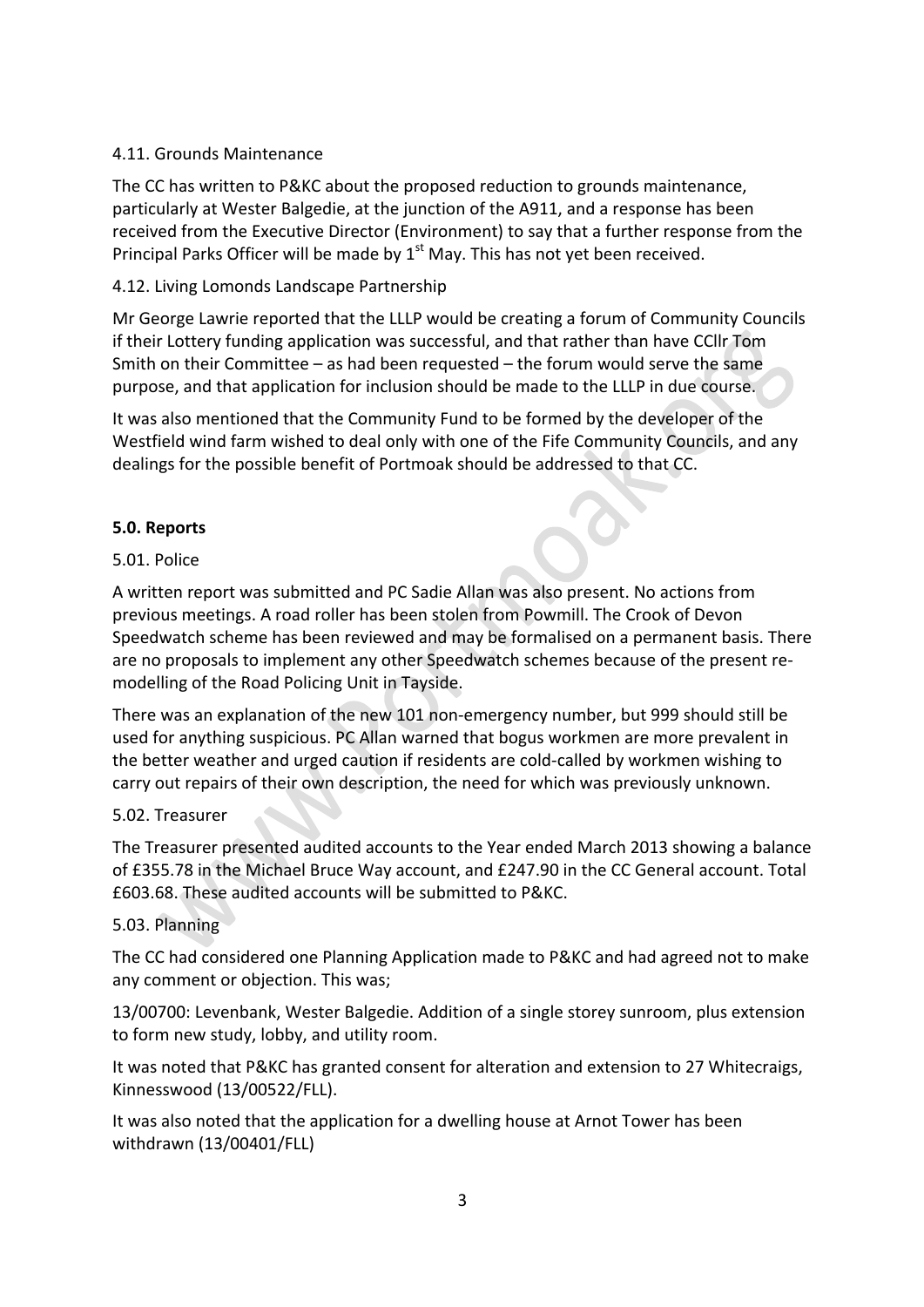13/00505/FLL: Land at Loch Leven's Larder. Change of use to form Cricket Ground, Pavilion, Car Parking etc. The CC has written to P&KC Planning to emphasise their support for this application.

The CC has asked P&KC for the position regarding Planning Consent when a permanent access from a field to a road is constructed by a landowner. No response as yet.

CCllr Cairncross had attended the Planning Users Forum held by P&KC on 9<sup>th</sup> May 2013, and had submitted a report to CCllrs. In particular it was noted that P&KC are proposing to work with some individual CCs on specific matters which may involve more than just planning. Presently under consideration for this proposal are the 12 CCs of Highland Perthshire and the Kinross CC group of 6.

It was noted that a £12,790 developer contribution in respect of the Kilmagadwood site had been paid to P&KC, and that this was intended for use by Portmoak Primary School. The School had been alerted to this by the CC. This contribution would pay for a proposed library extension at the school.

## 5.04. Roads

The following matters are still in hand with P&KC Roads Department.

- Refreshing of the surface painted road signage on the A911 from Milnathort to Auchmuir Bridge.
- Improved signage and road markings at the Wester Balgedie junction with the A911.
- Drain covers collapsing on the Portmoak length of the A911.
- Replacement reflective signs at New Gullet Bridge on the B920.
- Hidden Dip signs, that are to be erected on the A911 and the B9097.

WCllr Robertson suggested that if any collapsed drain cover or other defect is causing immediate danger, then this should be reported via e-mail to clarence@pkc.gov.uk or by phoning 01738 625411.

#### 5.05. Paths

It was agreed to launch another fundraising effort for the Michael Bruce Way, and to form a paths group that could assist with work on the MBW, and also contribute to the upkeep of this well used local attraction.

It was noted that the present balance in the MBW account would probably be insufficient to pay for another complete season of grass cutting.

George Lawrie of TRACKS mentioned that there was a Community Paths Group run by Mr Dave Stubbs at P&KC, that could assist by lending tools to any Portmoak paths group